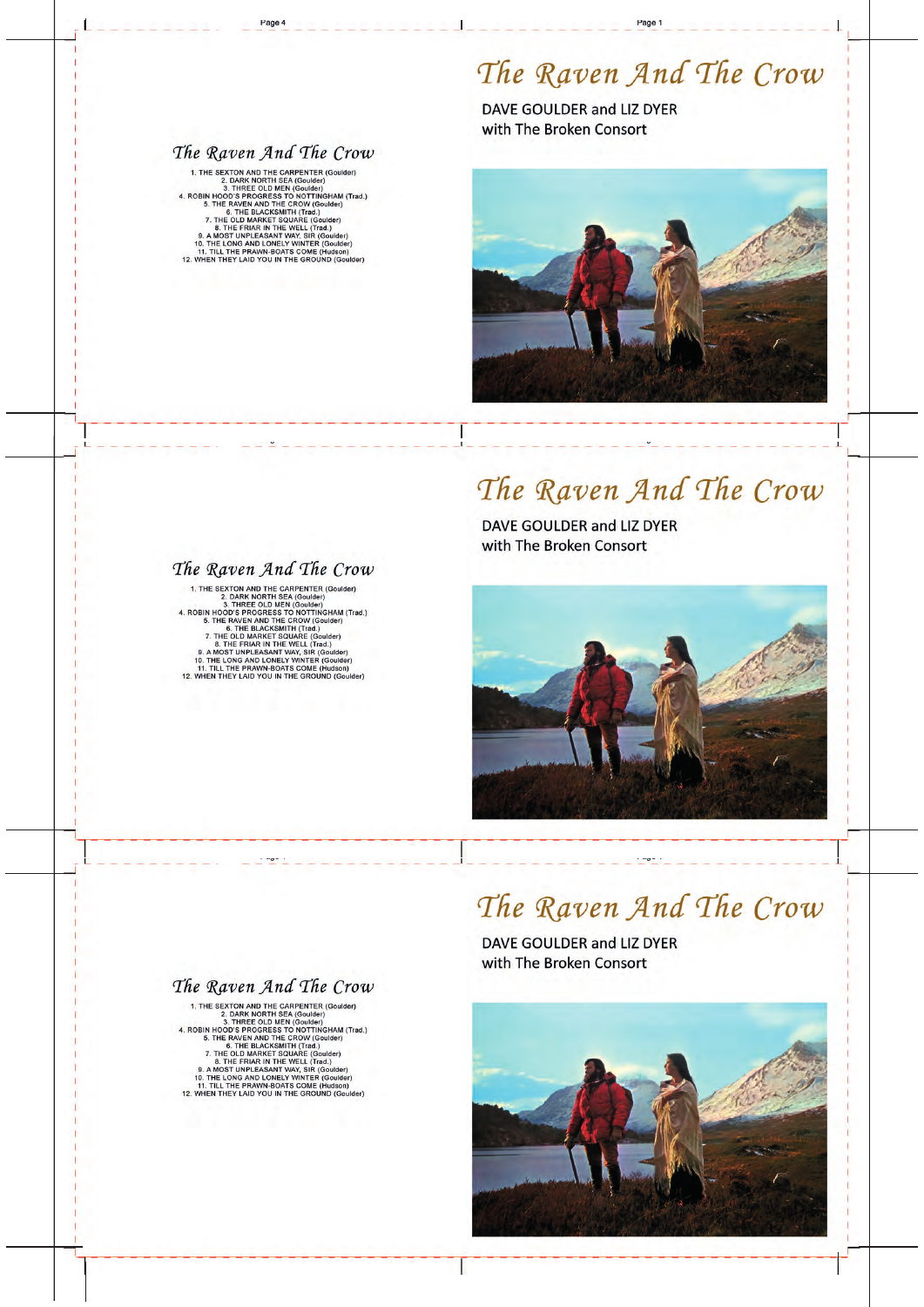# The Raven And The Crow

Dave Goulder and Liz Dyer with The Broken Consort (Trevor Crozier, guitar. pandora, cittern; Brian Cooper, crumhorn, psaltery; Anne Crozier, recorder, psaltery, pipe and tabor)

1. THE SEXTON AND THE CARPENTER 7. THE OLD MARKET SQUARE (Dave, voice and guitar) (Dave, voice and guitar)

(Liz; Cave, guitar) (Liz)

3. THREE OLD MEN 9. A MOST UNPLEASANT WAY, SIR (Dave; voice and guitar; Trevor, pandora; Brian, crumhorn; An ne, pipe and tabor) (Dave, voice and guitar; Brian and Anne, recorders)

4. ROBIN HOOD'S PROGRESS TO NOTTINGHAM 10. THE LONG AND LONELY WINTER (Liz, voice; Dave, guitar; Trevor, pandora; Brian, recorder) (Dave, voice and guitar)

5. THE RAVEN AND THE CROW 11. TILL THE PRAWN-BOATS COME (Dave, voice and guitar; Liz, chorus; Trevor, cittern; Brian, crumhom; Anne, psaltery) (Liz; Dave, guitar)

2. DARK NORTH SEA 8. THE FRIAR IN THE WELL

6. THE BLACKSMITH 12. WHEN THEY LAID YOU IN THE GROUND (Liz; Dave, guitar) (Dave, voice and guitar; Brian, psaltery)

> Cover: A photgraph taken at Glen Torrid on, Wester Ross by R.Balharry, warden of the Nature Conservancy, N Scotland. PRODUCER : Frederick Woods ENGINEER: lain Churches Digital Remastering : Colin Young at See Why Audio, London Originally released by Argo/Decca Records 1971 ©Dave Goulder

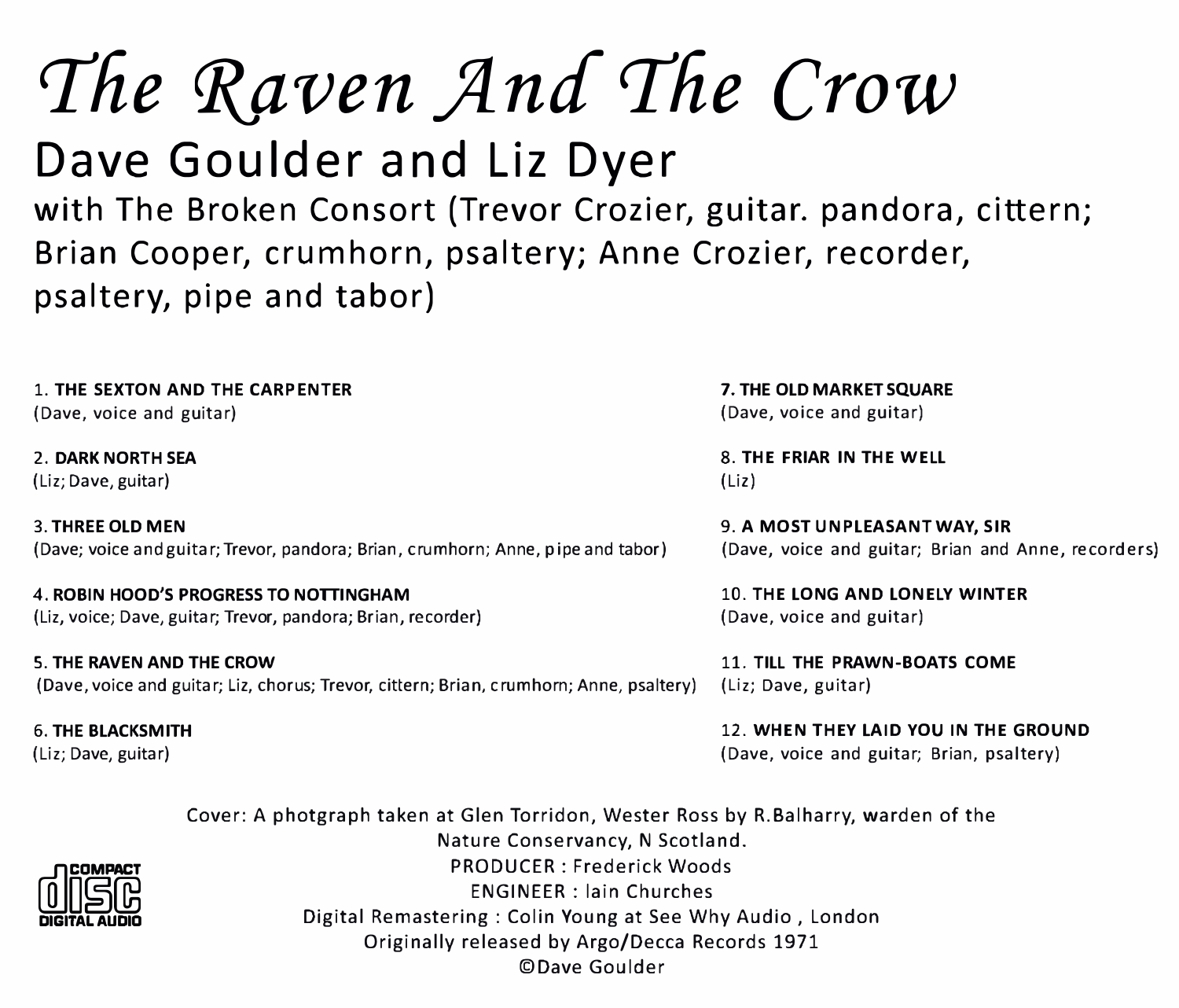#### THE SEXTON AND THE CARPENTER (Dave, voice and guitar)

A modern folk tale with a suggestion of Mervyn Peake. Promiscuous wife; jealous husband; seduction among the tombstones; and the final battle to the death in the graveyard. The last verse poses the question, "Was she really worth it?"

#### DARK NORTH SEA (Liz; Dave, guitar)

This could be yesterday or tomorrow or a thousand years ago. Time and civilisation never alter the taste men have for adventure, and until we forsake the sea altogether there will be women to sing such songs as they watch small boats disappear over the horizon.

#### THREE OLD MEN (Dave; voice and guitar; Trevor, pandora; Brian, crumhorn; Anne, pipe and tabor)

About 10 miles east of Torridon is the great triple buttress of Choire Mhic Fearchair, (try getting your tongue around that). Each section is a thousand feet of sandstone and quatrzite rising from the floor of the corrie, and is attractive to climbers both in the summer and winter.

I had heard of these magnificent crags long before seeing them,and I suppose my imagination took over. The result was 'Three Old Men'.

#### ROBIN HOOD'S PROGRESS TO NOTTINGHAM (Liz, voice; Dave, guitar; Trevor, pandora; Brian, recorder)

No. 139 in Child's collection, 'Robin Hood's Progress' seems to date from the end of the 16th century. This is a good deal later than many of the related ballads such as 'The Lytell Geste' which is at least a hundred years older.

According to Ritson, Robin Hood lived from around 1160 to 1247, and it is as a precocious fifteen-year-old that he encounters the fifteen foresters and puts the citizens of Nottingham to rout.

#### THE RAVEN AND THE CROW (Dave, voice and guitar; Liz, chorus; Trevor, cittern; Brian, crumhorn; Anne, psaltery)

The vulture is not resident in these islands, but occasionally one comes over from southern Europe to sample British carrion. Here the cleaning up of the countryside is done by members of the crow family, though most birds of prey including the golden eagle will take carrion as part of their diet.

In this song the raven and the hooded crow are overheard discussing the methods of their competitors. The buzzard referred to is the British common buzzard, rather like a small eagle, not the American vulture awaiting the last gasp of the dying cowboy.

#### THE BLACKSMITH (Liz; Dave, guitar)

Vaughan Williams collected 'The Blacksmith' in Herefordshire in 1909 and this version can be found in the 'Penguin Book of English Folk Songs'. Here A.L.Uoyd states that both the tune and the metre are unusual, and it is the metre with its irregular stresses suggesting anger rather than sadness that gives the clue to Liz's interpretation of the song. Is the girl merely despondent at being rejected by her lover, or is she resentful and angry? 'Hell hath no fury' etc.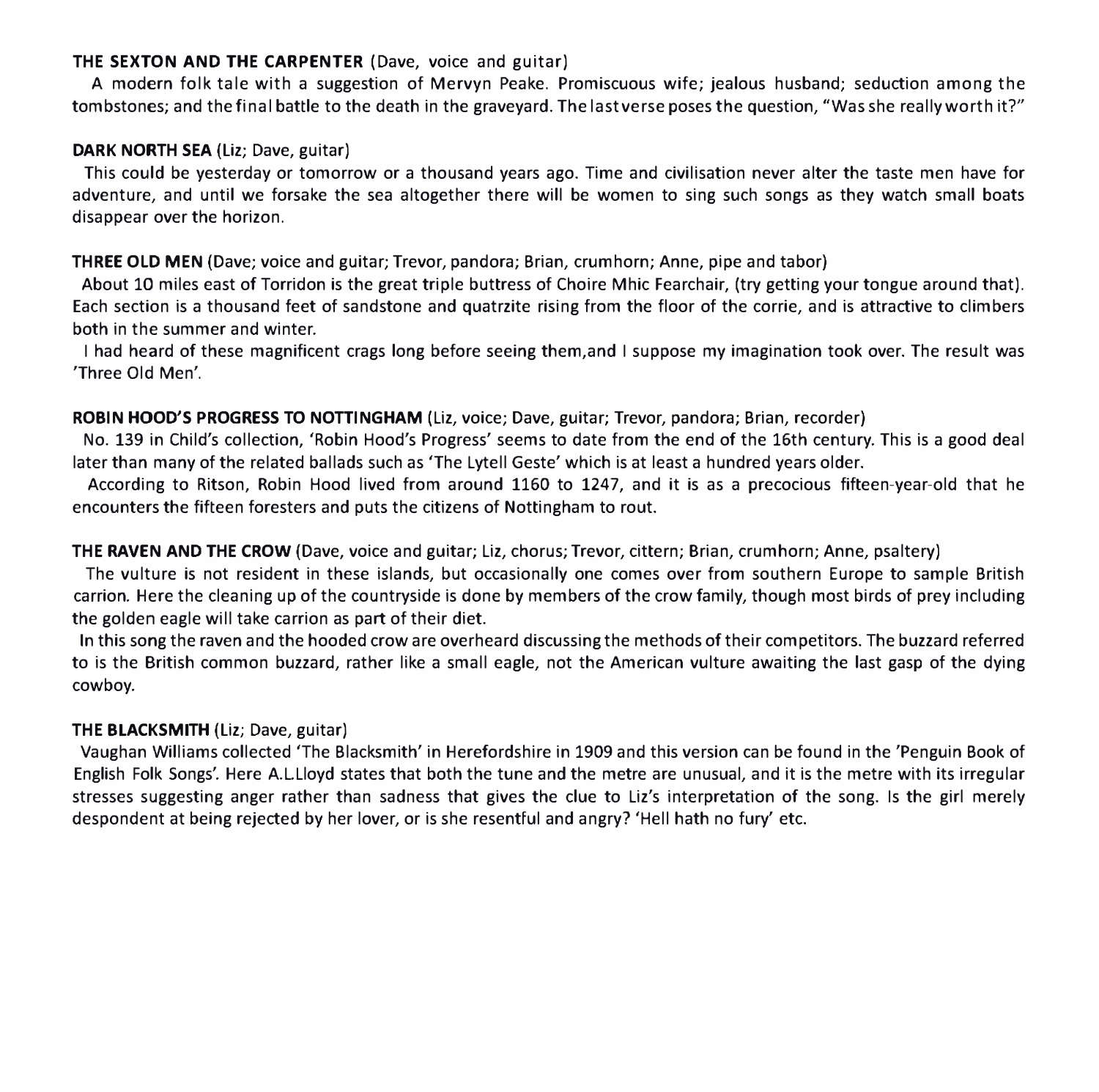#### THE OLD MARKET SQUARE (Dave, voice and guitar)

Mansfield market as I remember it. A small boy wandering through this symphony of noise and colour, hanging on to his father's coat for fear of going under.

#### THE FRIAR IN THE WELL (Liz)

Four hundred years ago the nearest thing to 'all mod cons' was to have a well under the house rather than at the bottom of the garden, and in this song a young girl finds it very convenient for cooling the desires of a lecherous old friar.

'The Friar in the Well' was collected by Hammond in 1906 from two Dorset singers, and could be up to a century older than 'Robin Hood's Progress to Nottingham'.

#### A MOST UNPLEASANT WAY, SIR (Dave, voice and guitar; Brian and Anne, recorders)

A variant on the game of passing the parcel. A young man stands in the pouring rain, and a vulture sitting on his arm patiently waits for him to die. The pair are discovered by the singer who is horrified to find that the vulture has transferred itself to his own arm with a view to getting a better meal. He now has to stand and hope that someone will be curious enough to investigate, thus giving him the opportunity to hand over the bird and make his escape.

#### THE LONG AND LONELY WINTER (Dave, voice and guitar)

The larches became yellow and almost translucent, and the moor-grass turns a fiery red under a sun that is struggling to keep above the hill-tops. All life is preparing for the coming of the longest season. 'Before the day is done, my dear, before the day is done, the long and lonely winter will be here'.

#### TILL THE PRAWN-BOATS COME (liz; Dave, guitar)

A song written by a close friend of ours, Mary An ne Hudson, who was only 22 when she was killed by an avalanche while climbing on Ben Nevis in January 1970. One of the earliest of the handful of songs to her credit, 'Till the Prawn-boats Come' reveals her as a songwriter of great potential.

'Poor Mary An ne; or rather poor world to have been robbed of a very special person and the many good songs that would have been written'.

WHEN THEY LAID YOU IN THE GROUND (Dave, voice and guitar; Brian, psaltery) An elegy.

DAVE GDULDER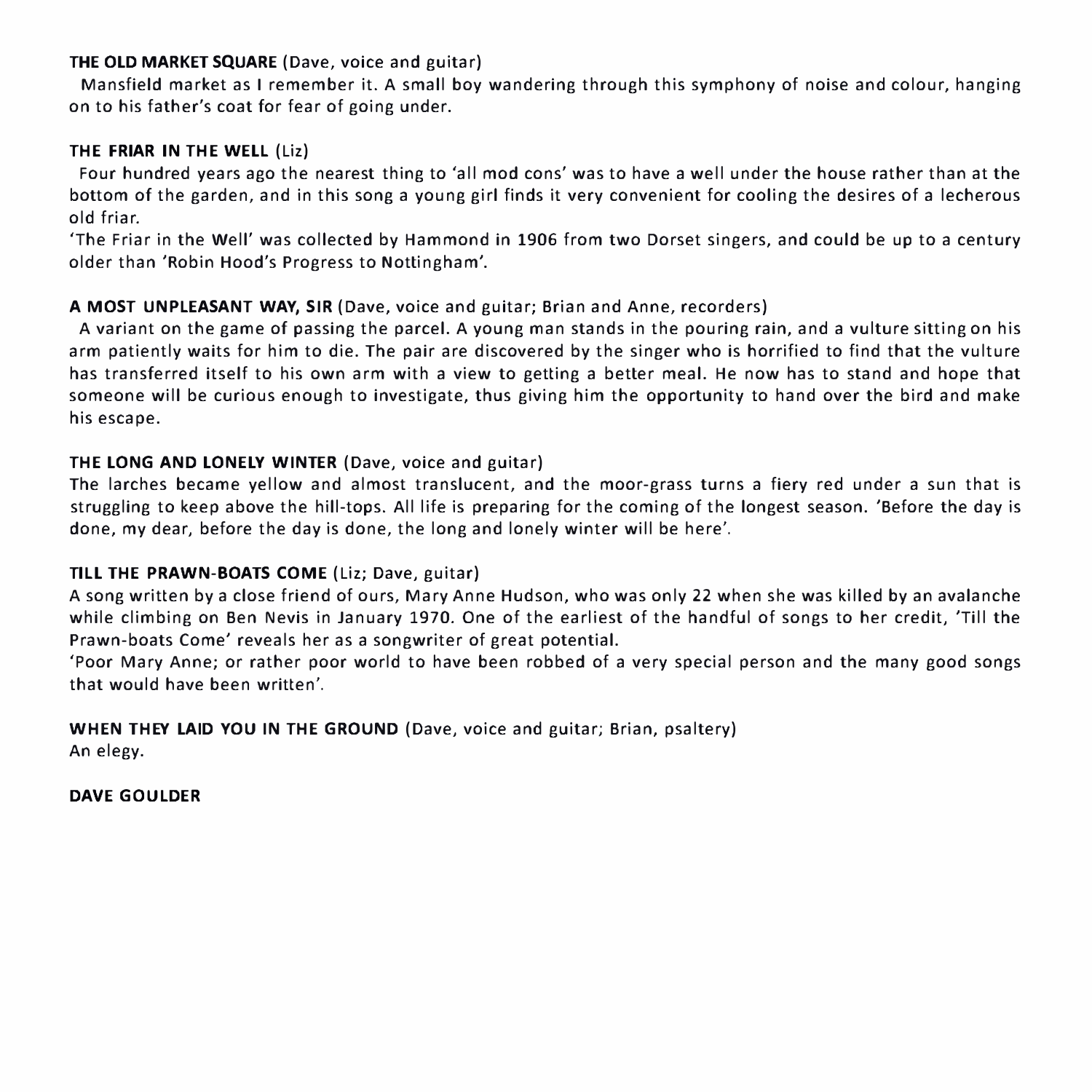### The Raven And The Crow DAVE GOULDER and LIZ DYER with The Broken Consort

©Dave Goulder

1. THE SEXTON AND THE CARPENTER 2. DARK NORTH SEA 3. THREE OLD MEN 4. ROBIN HOOD'S PROGRESS TO NOTTINGHAM 5. THE RAVEN AND THE CROW 6. THE BLACKSMITH 7. THE OLD MARKET SOUARE 8. THE FRIAR IN THE WELL 9. A MOST UNPLEASANT WAY, SIR 10. THE LONG AND LONELY WINTER **11. TILL THE PRAWN-BOATS COME** 12. WHEN THEY LAID YOU IN THE GROUND

ALL RIGHTS OF THE PRODUCER AND OF THE OWNER OF THE RECORDED WORK RESERVED, UNAUTHORISED PUBLIC PERFORMANCE, BROADCASTING HIRING, RENTAL OR COPYING OF THIS RECORDING PROHIBITED